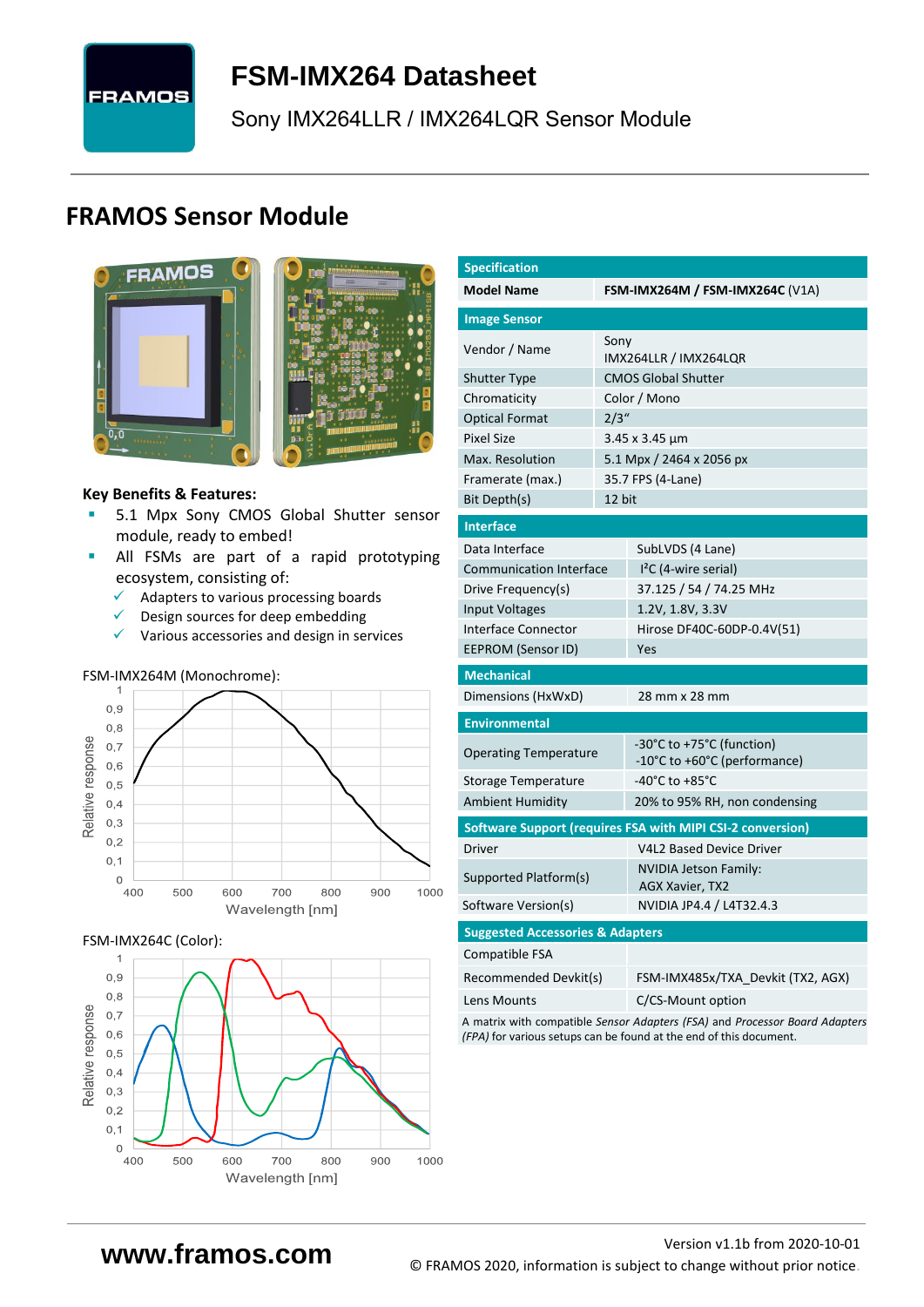# **Mechanical Drawing**

**PAMOS** 



Sensor image optical center is in mechanical board center.

# **Connector Pinout**

Type: [Hirose DF40C-60DP-0.4V\(51](#page-0-6)[\)](#page-0-6)  Mating Type: Hirose DF40HC(4.0)-60DS-0.4V(51)



Signals are routed directly from image sensor to connector. Details on specific signals are described in the respective image sensor datasheet.

# **www.framos.com**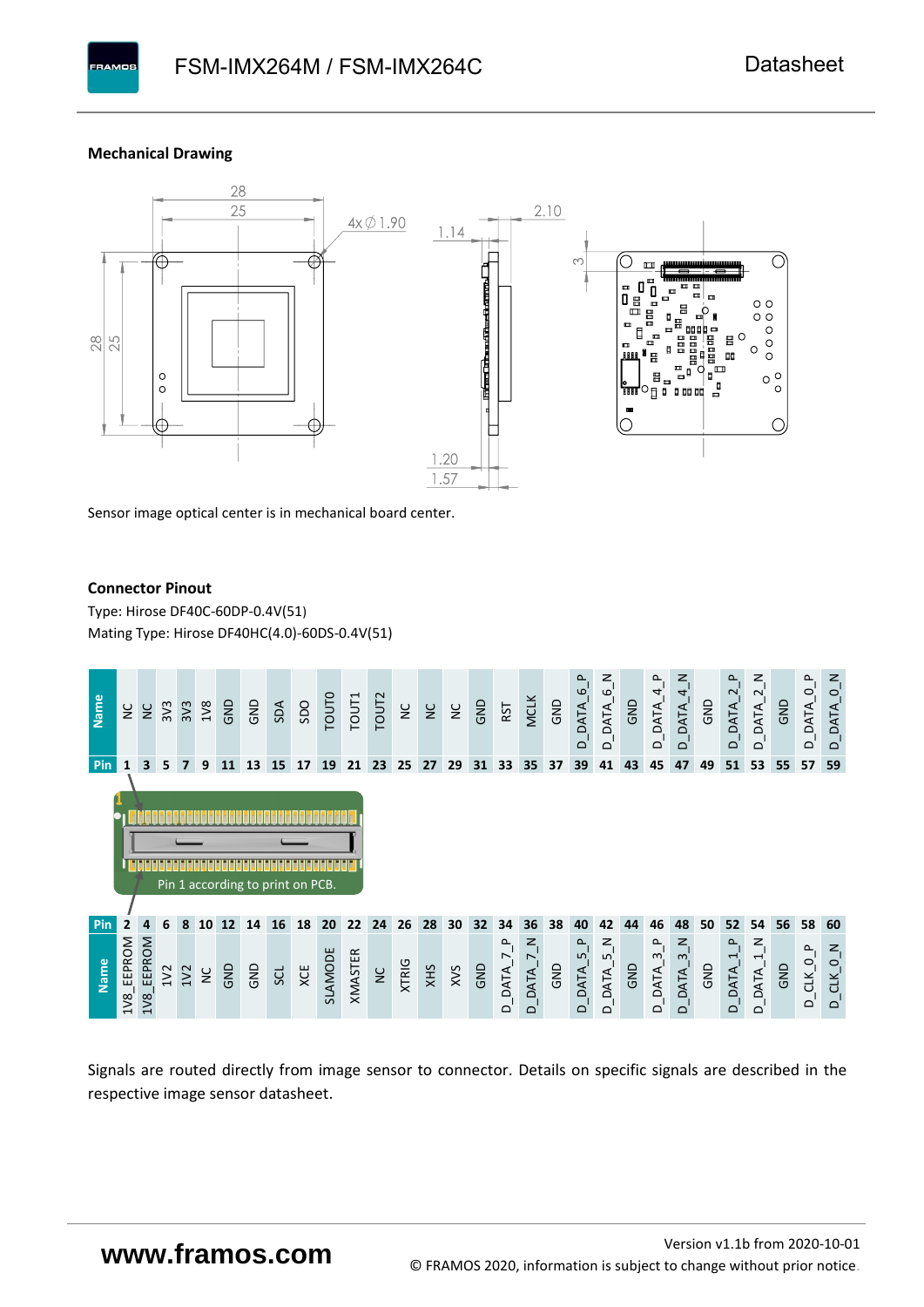# **Table of Contents**

|             | 1.1   |       |  |
|-------------|-------|-------|--|
|             |       |       |  |
| $2^{\circ}$ |       |       |  |
|             | 2.1   |       |  |
|             |       | 2.1.1 |  |
|             | 2.1.2 |       |  |
| 3           |       |       |  |
|             |       |       |  |

 $\mathbf{I}$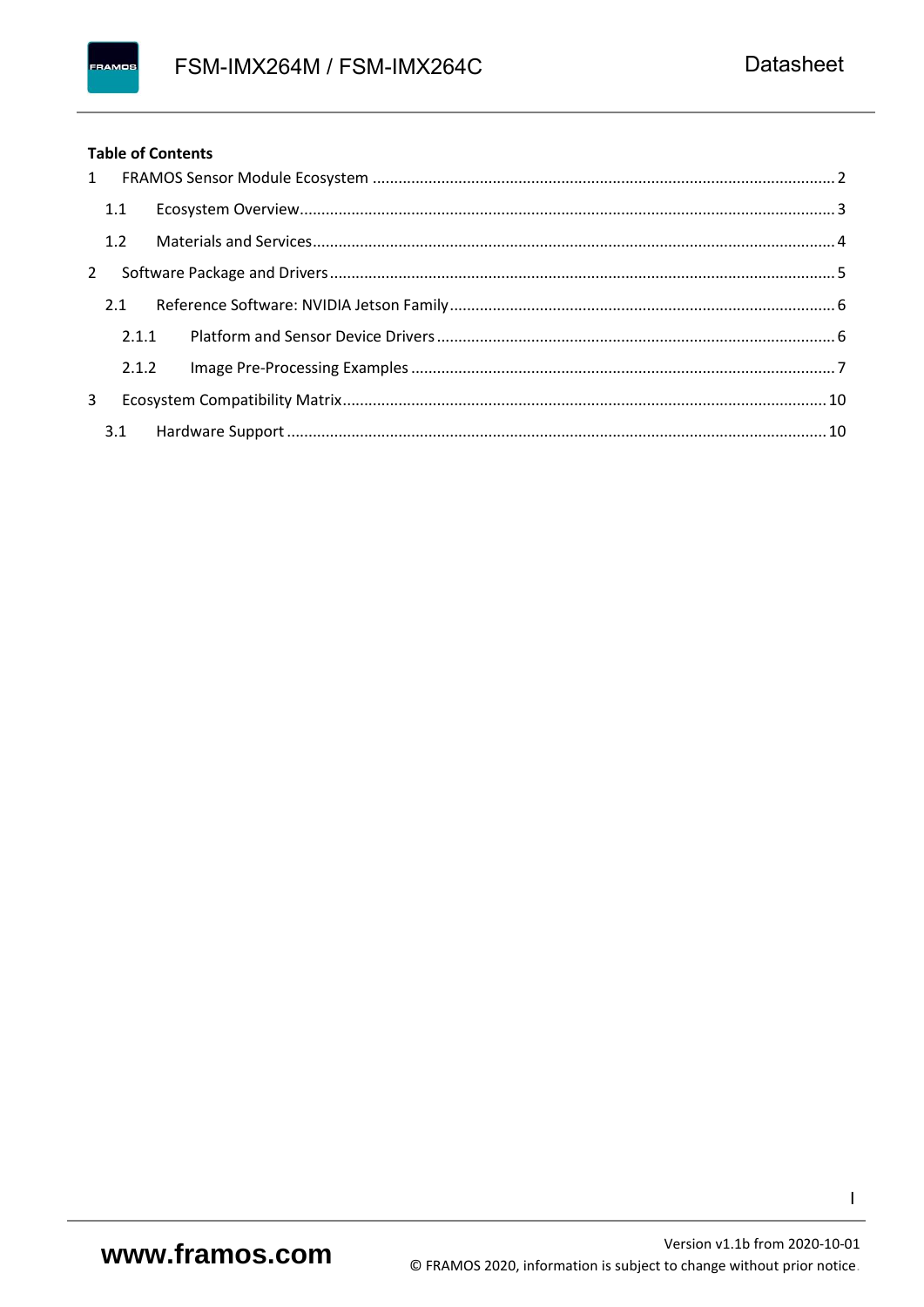# <span id="page-3-0"></span>**1 FRAMOS Sensor Module Ecosystem**

The FSM Ecosystem consists of FRAMOS Sensor Modules, Adapters, Software and Sources, and provides one coherent solution supporting the whole process of integrating image sensors into embedded vision products.

During the evaluation and proof-of-concept phase, off-the-shelf sensor modules with a versatile adapter framework allow the connection of latest image sensor technology to open processing platforms, like the NVIDIA Jetson Family or the 96boards.org standard. Reference drivers and sample applications deliver images immediately after installation, supporting V4L2 and an optional derivate API providing comfortable integration. Within the development phase, electrical design references and driver sources guide with a solid and proven baseline to quickly port into individual system designs and extend scope, while decreasing risk and efforts.

To simplify and relieve the whole supply chain, all FRAMOS Sensor Modules and adapters are optimized and ready for delivery in volume and customization with pre-configured lens holder, lens and further accessories.

# **Off-the-Shelf Hardware**

- FRAMOS Sensor Modules (FSM) from stock, ready for evaluation and optimized for initial mass production.
- Versatile adapter framework, allowing flexible testing of different modules, on different processing boards:
	- FRAMOS Sensor Adapter (FSA): Everything the specific sensor needs for operation
	- FRAMOS Processor Adapter (FPA): Connect up to four FSM + FSA to a specific processor board
- From lenses, mechanics and cables, all needed imaging accessories from one hand

#### **Ready to go Software Package**

- Drivers with basic sensor integration:
	- Platform specific device drivers
	- V4L2 subdevice drivers for specific image sensors (low-level C API)
- Streamlined V4L2 library (LibSV) with comfortable and generic C/C++ API
- Example applications demonstrating initialization, main configuration and image stream processing

Further to the off-the-shelf hard- and software, the Ecosystem supports you on project basis with:

- Driver sources allowing the focus on application specific scope and sensor features
- Electrical references for FSA and FPA, supporting quick and optimized embedding of FSMs
- Engineering services via FRAMOS and its partners, allowing you to focus on your product's unique value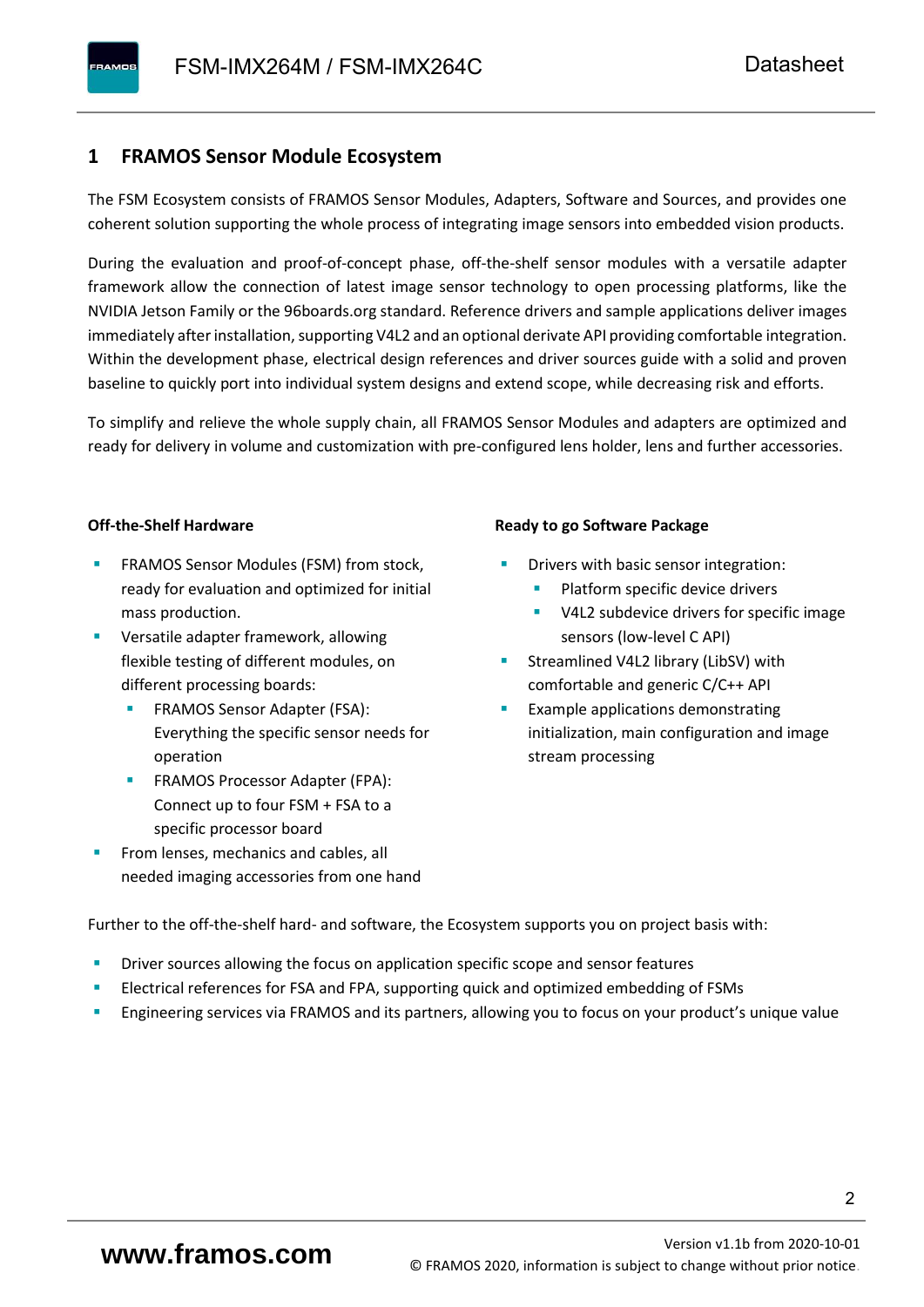# <span id="page-4-0"></span>**1.1 Ecosystem Overview**

**PAMOS** 

The figure below shows a map of compatibility with all components inside the Ecosystem. Every element (or hardware) and connection displayed in **Green** operates with native MIPI CSI-2 (D-PHY) data.



Every component and connection displayed in **Orange** or **Blue** operates with proprietary (Sub-LVDS, SLVS) or standardized (SLVS-EC) LVDS data, that requires further attention to the physical processing of the image data by either data conversion or specific FPGA IP. Users of MIPI CSI-2 based processing systems are supported by FSM specific data conversion located on dedicated FRAMOS Sensor Adapters (FSAs).



*Figure 1: Assembly of a typical Sensor Module Development Kit*

Specification and compatibility of all individual components are listed in the appropriate chapter of the full datasheet. Access to software and drivers is only granted with the purchase of the appropriate development kit. Electrical design sources, support and services are provided on individual basis, they are not part of the development kit or component purchase.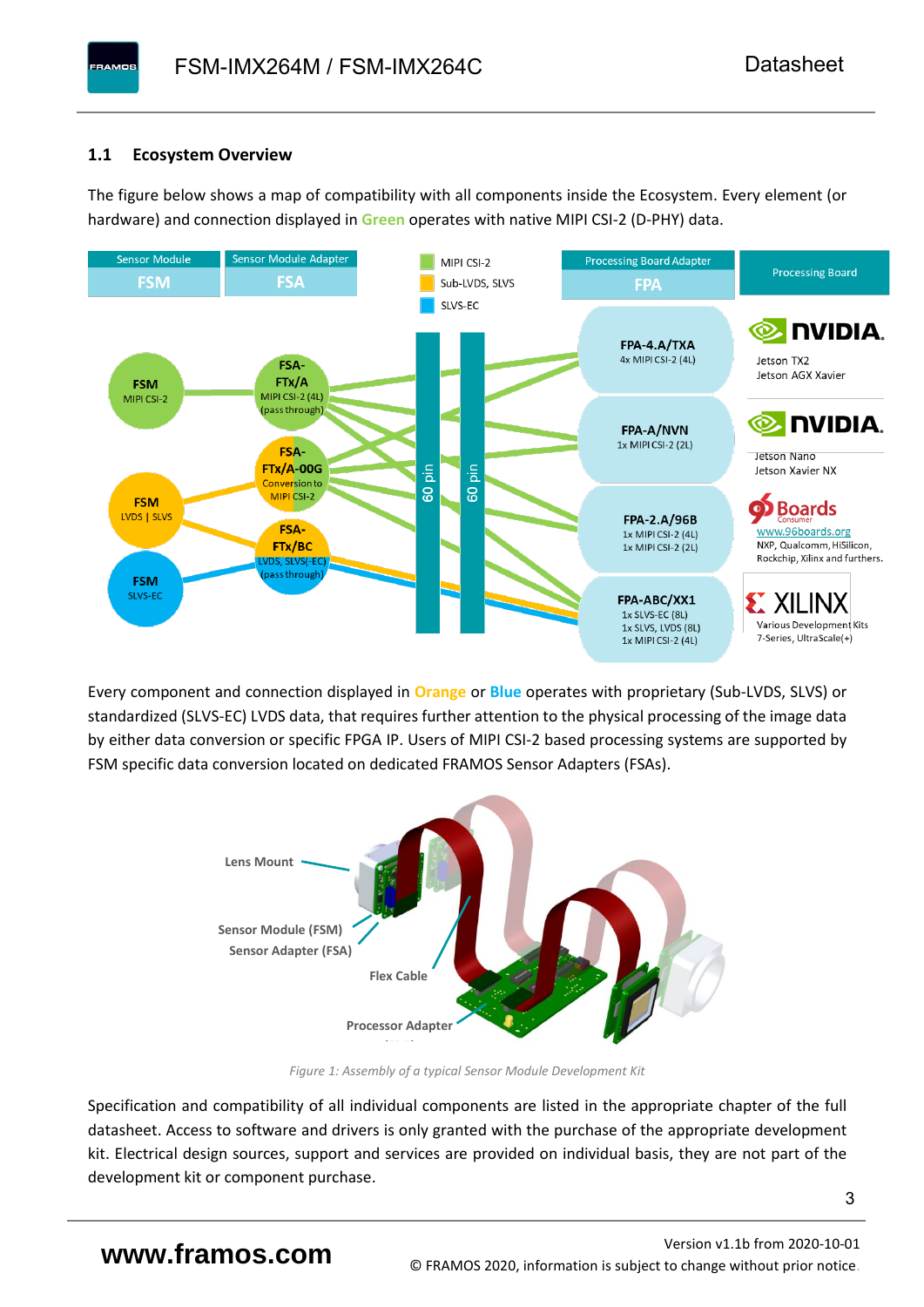# <span id="page-5-0"></span>**1.2 Materials and Services**

Below you can find a list of materials and services as part of the FRAMOS Sensor Module Ecosystem.

# **Hardware**

- **EXECTED FRAMOS Sensor Module Development Kits**
- **Individual Parts:** 
	- FRAMOS Sensor Modules
	- **FRAMOS Sensor Adapters**
	- **EXAMOS Processor Adapters**
	- **EXECTED** FRAMOS Module Accessories (Cables, Mounts)

**Software** (part of the Development Kit)

- Software Package for NVIDIA Jetson AGX Xavier, Nano, TX2 and Xavier NX
- Software Package for DragonBoard 410c (96Boards)
- Xilinx FPGA reference implementation for SLVS-EC (Sony IMX421, IMX530)

# **Design Sources** (on Project Basis)

- Software Driver Sources
- Electrical References for FSA, FPA (Schematics)

### **Design Services**

- Off-the-shelf hardware customization including size, shape, connector and extended functionality
- Software customization and extension
	- Additional processor board support
	- Further sensor features and image (pre-)processing
- **■** Integration of additional sensors
- **•** Optimization for volume production
- Lens assembly and alignment
- System / solution development
- Production and integration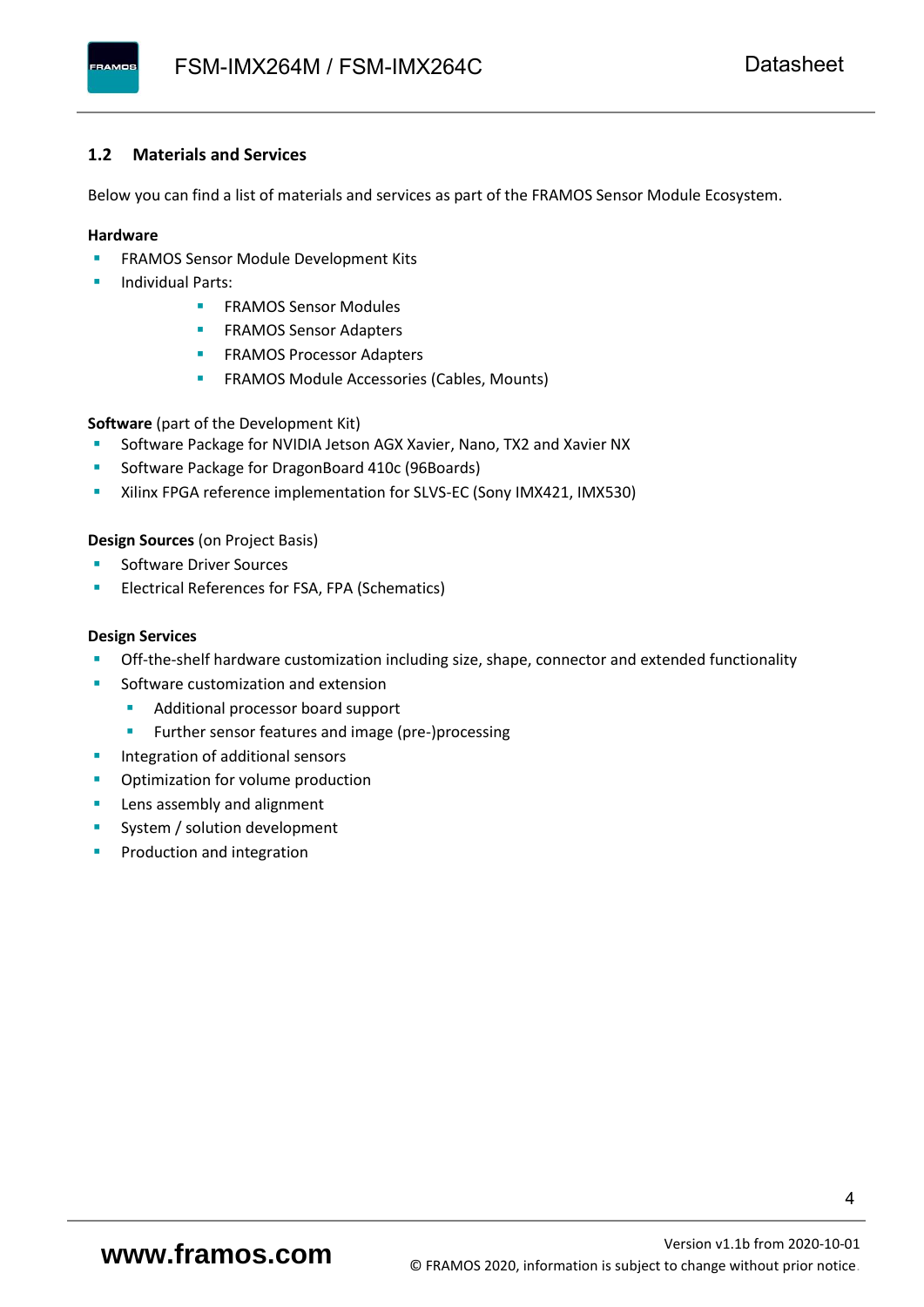# <span id="page-6-0"></span>**2 Software Package and Drivers**

As FRAMOS we know that the getting started with a new technology is the biggest challenge. The idea behind the Software Package is to enable embedded software engineers to get quickly to a streaming system and provide at the same time all tools that are needed to extend and adapt it according the individual needs of the application.

# **What the software package and driver are:**

- A reference for a custom sensor implementation
- Demonstrating how to use the required interfaces
- Demonstrating how to communicate with the image sensor
- Demonstrating how to generaly initialize and configure the image sensor
- Provide initial image streaming output to the user space
- Demonstrating how to run basic image processing on pixel data

### **What it is not:**

- A fully featured camera implementation not all sensors features might be implemented
- Ready to be use in the field
- A benchmark for the capabilities of the image sensor
- Focused on image processing

# **Supported Processor Platforms**

The table below shows which platforms are supported by the standard driver package, and how many FSMs can at maximum be operated in parallel.

| <b>Sensor Module</b> | <b>NVIDIA</b><br>Jetson TX2                                                                      | <b>NVIDIA</b><br><b>AGX Xavier</b> | <b>NVIDIA</b><br><b>Jetson Nano,</b><br><b>Xavier NX</b> | <b>DragonBoard</b><br>410c | 96Boards<br><b>Consumer</b><br><b>Edition</b>    | <b>Xilinx</b><br><b>Development</b><br><b>Boards</b> |  |  |
|----------------------|--------------------------------------------------------------------------------------------------|------------------------------------|----------------------------------------------------------|----------------------------|--------------------------------------------------|------------------------------------------------------|--|--|
| FSM-AR0144           | 4                                                                                                |                                    | 2                                                        |                            |                                                  |                                                      |  |  |
| <b>FSM-AR0521</b>    | $\overline{4}$                                                                                   |                                    | $\overline{2}$                                           | $\overline{2}$             |                                                  |                                                      |  |  |
| <b>FSM-AR1335</b>    | 4                                                                                                |                                    | $\overline{2}$                                           |                            |                                                  |                                                      |  |  |
| FSM-HDP230           | $\overline{4}$                                                                                   | $\overline{4}$                     | $\overline{2}$                                           |                            |                                                  |                                                      |  |  |
| FSM-IMX264           | $\overline{2}$                                                                                   | 4                                  | $\overline{\phantom{a}}$                                 |                            |                                                  |                                                      |  |  |
| FSM-IMX283           | $\overline{2}$                                                                                   | $\overline{4}$                     | $\overline{\phantom{a}}$                                 |                            |                                                  |                                                      |  |  |
| FSM-IMX290           | 4                                                                                                |                                    | $\overline{2}$                                           | $\overline{2}$             |                                                  |                                                      |  |  |
| FSM-IMX296           | $\overline{4}$                                                                                   |                                    | $\overline{2}$                                           | $\overline{2}$             |                                                  |                                                      |  |  |
| FSM-IMX297           | 4<br>$\overline{2}$<br>$\overline{4}$<br>4<br>$\overline{2}$<br>$\overline{4}$<br>$\overline{4}$ |                                    | $\overline{2}$                                           |                            | HW only, driver development<br>on project basis. |                                                      |  |  |
| FSM-IMX304           |                                                                                                  |                                    | $\overline{\phantom{m}}$                                 |                            |                                                  |                                                      |  |  |
| FSM-IMX327           |                                                                                                  |                                    | $\overline{2}$                                           | $\overline{2}$             |                                                  |                                                      |  |  |
| FSM-IMX334           |                                                                                                  |                                    | $\qquad \qquad \blacksquare$                             |                            |                                                  |                                                      |  |  |
| FSM-IMX335           |                                                                                                  |                                    | 2                                                        |                            |                                                  |                                                      |  |  |
| FSM-IMX412           | $\overline{4}$                                                                                   |                                    | $\overline{2}$                                           | $\overline{2}$             |                                                  |                                                      |  |  |
| FSM-IMX415           | $\overline{4}$                                                                                   |                                    | $\overline{2}$                                           |                            |                                                  |                                                      |  |  |
| FSM-IMX462           | $\overline{4}$                                                                                   |                                    | $\overline{2}$                                           |                            |                                                  |                                                      |  |  |
| FSM-IMX464           | $\overline{4}$                                                                                   |                                    | $\overline{2}$                                           |                            |                                                  |                                                      |  |  |
| FSM-IMX477           | $\overline{4}$                                                                                   |                                    | $\overline{2}$                                           |                            |                                                  |                                                      |  |  |
| FSM-IMX485           | 4                                                                                                |                                    | $\overline{2}$                                           |                            |                                                  |                                                      |  |  |
| FSM-IMX577           | $\overline{4}$                                                                                   |                                    | $\overline{2}$                                           |                            |                                                  |                                                      |  |  |
| FSM-IMX530           | $\overline{2}$                                                                                   | $\overline{4}$                     | $\qquad \qquad \blacksquare$                             |                            |                                                  | 1 <sup>1</sup>                                       |  |  |

*Table 1: Ecosystem Software Package - Supported number of FSMs per processing board*

<sup>1</sup> SLVS-EC based FPGA reference implementation as part of the SLVS-EC RX IP Core offering.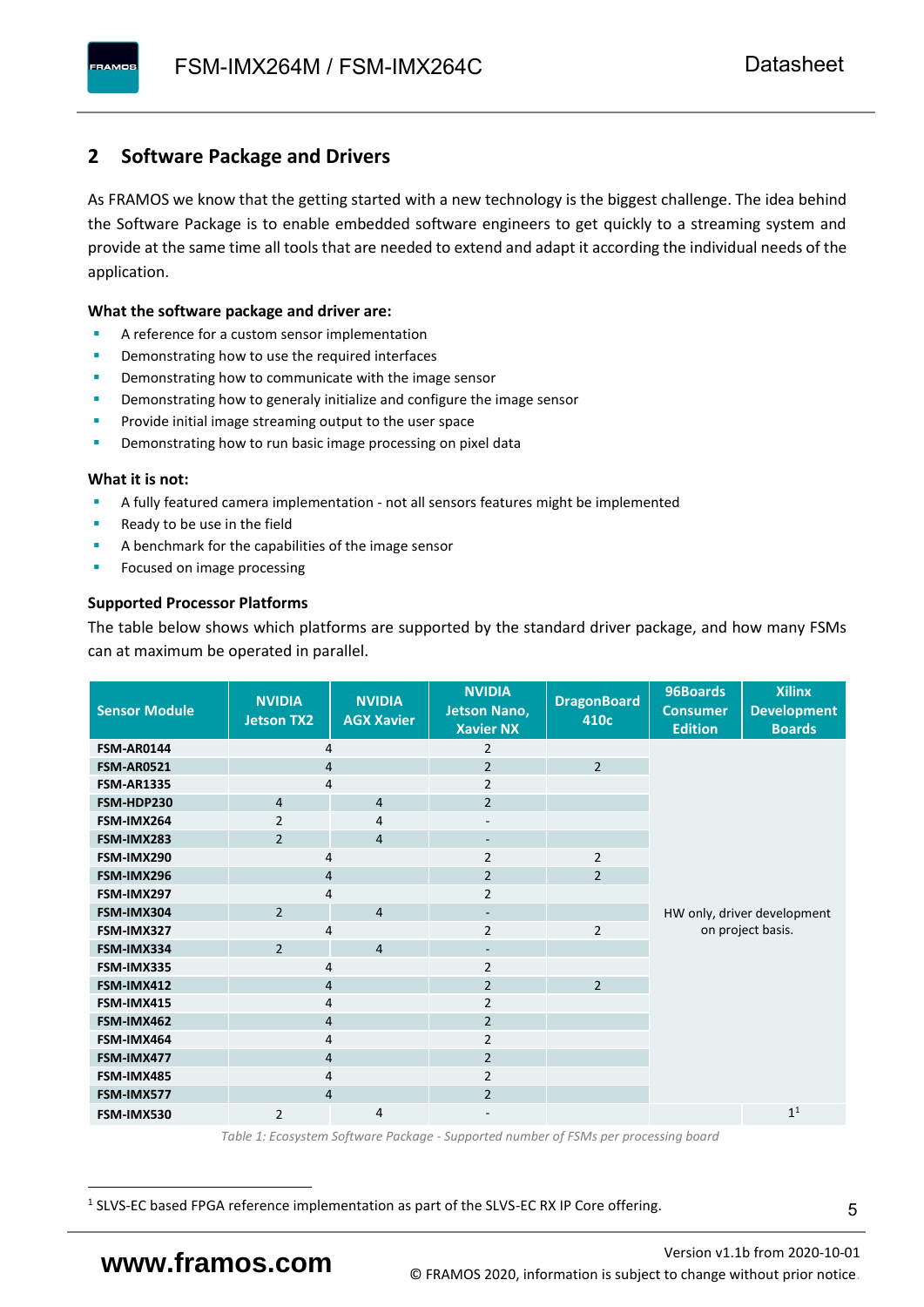# <span id="page-7-0"></span>**2.1 Reference Software: NVIDIA Jetson Family**

The software package provided with the Development Kits of the FRAMOS Sensor Module Ecosystem provided for NVIDIA Jetson platforms provides a reference implementation of sensor and device drivers for MIPI CSI-2. It contains a minimum feature set demonstrating how to utilize the platform specific data interface and communication implementation, as well as the initialization of the image sensor and implementation of basic features.

# **Package Content:**

- Platform and device drivers with Linux for Tegra Support
- V4L2 based subdevice drivers (low-level C API)
- Streamlined V4L2 library (LibSV) providing generic C/C++ API
- Image Pre-Processing Examples:
	- OpenCV (Software)
	- LibArgus (Hardware)

# **Supported Devices:**

- Jetson Nano (B01)
- Jetson TX2
- Jetson Xavier NX
- Jetson AGX Xavier

# <span id="page-7-1"></span>**2.1.1 Platform and Sensor Device Drivers**

The driver divides into two main parts that are configured in separate ways – the Image Modes and the General Features of the image sensor.

# **Image Modes**

These are major attributes that have impact to the image data stream formatting. They require a static preconfiguration within the device tree (DT):

- Image / streaming resolution
- Pixel format / bit depth
- Data rate / lane configuration

Each driver provides access to  $3 - 5$  pre-built configurations, reflecting the main operation modes of the imager. Beside the full resolution, that is always available, they allow to receive image streams in common video resolutions like VGA, Full HD and UHD as they are supported or make sense by the imagers, and utilize sensor features like ROI and binning.

They act as an example for implementation and usage and are available as source. Due to the size limitation of the device tree, it is not possible to integrate an extensive set of options.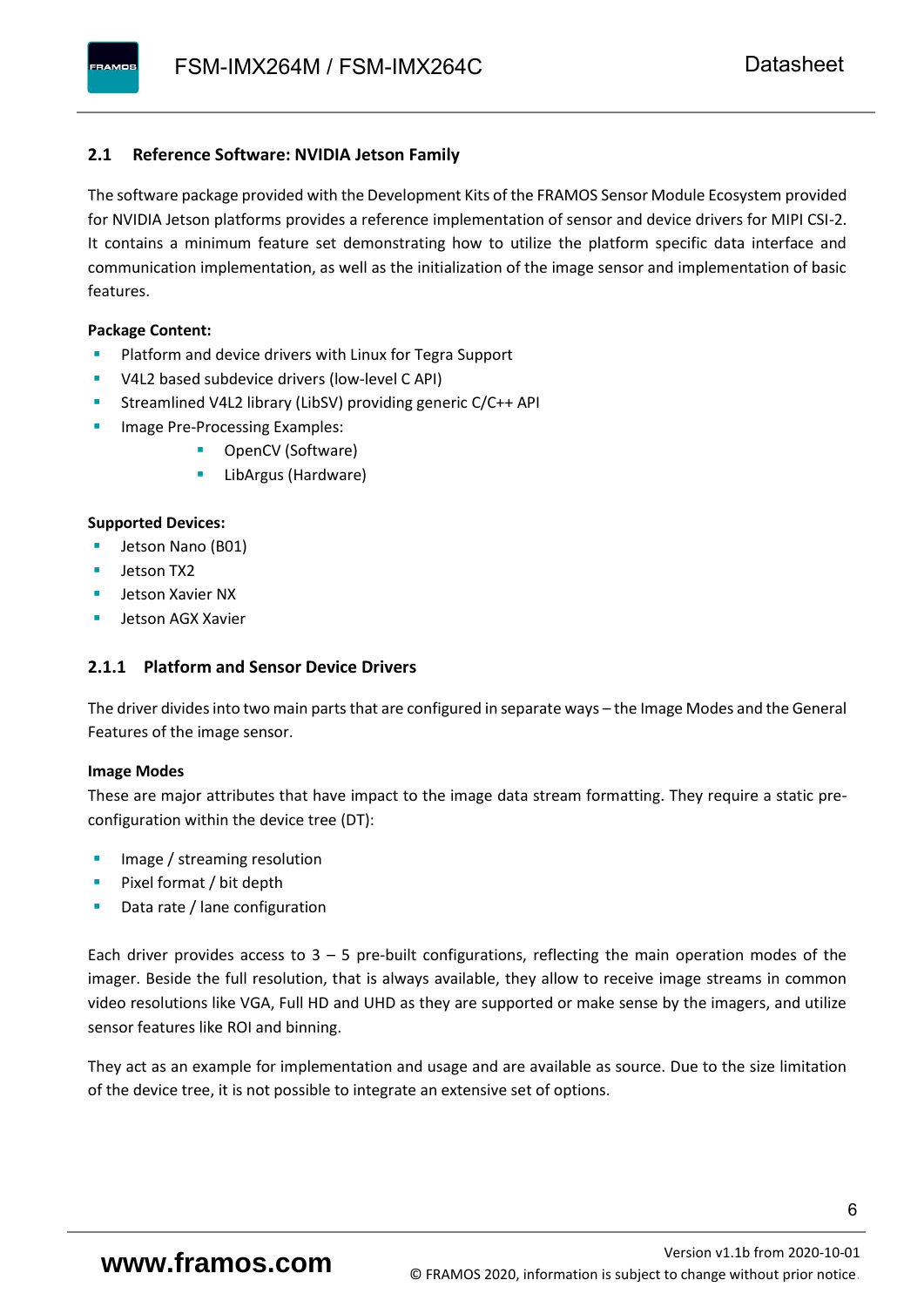# **General Features**

These are attributes of the image sensor that do not manipulate the data stream formatting. The drivers provided with the Software Pack integrate the sensor features as shown in the table below.



*Table 2: Supported sensor features on NVIDIA Jetson TX2 / AGX Xavier*

\*Only supported in all pixel mode

Further features, as been supported by the image sensor, can be integrated into the driver sources using the image sensor datasheet.

# <span id="page-8-0"></span>**2.1.2 Image Pre-Processing Examples**

The provided image processing examples show the general mechanisms of data handling, for an image processing using 3<sup>rd</sup>-party IP. Both, the OpenCV and the LibArgus examples do not output data that is tuned for best visual experience.

# **LibArgus Example:**

- Closed source ISP implementation
- Using hard ISP in NVIDIA Jetson SOCs
- Most performant option
- Example Implementation: Full but not tuned image pipeline, displaying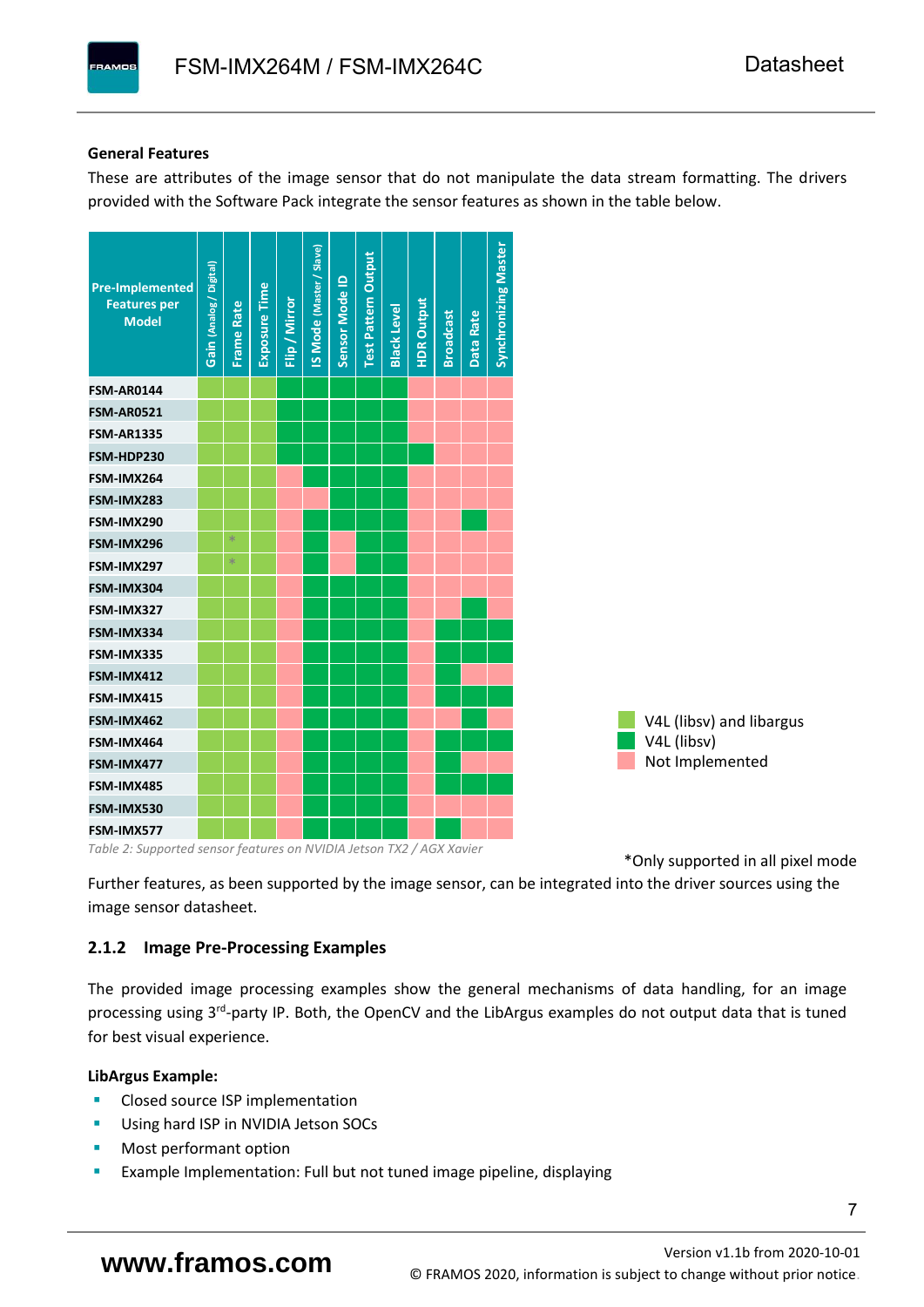Color tuning and lens correction needs to be calibrated for every image sensor separately and depends on sensor and lens attributes as well as illumination situation.



*Table 3: Implemented LibArgus features for NVIDIA Jetson TX2 / AGX Xavier*

# **Default Config**

Image streaming is performed through the LibArgus pipeline, using a common configuration. It demonstrates the usage of LibArgus but is not optimized for the certain sensor configuration and might not lead to good image representation.

As NVIDIA camera partner, FRAMOS provides appropriate ISP tuning services on project basisfor the individual customer system.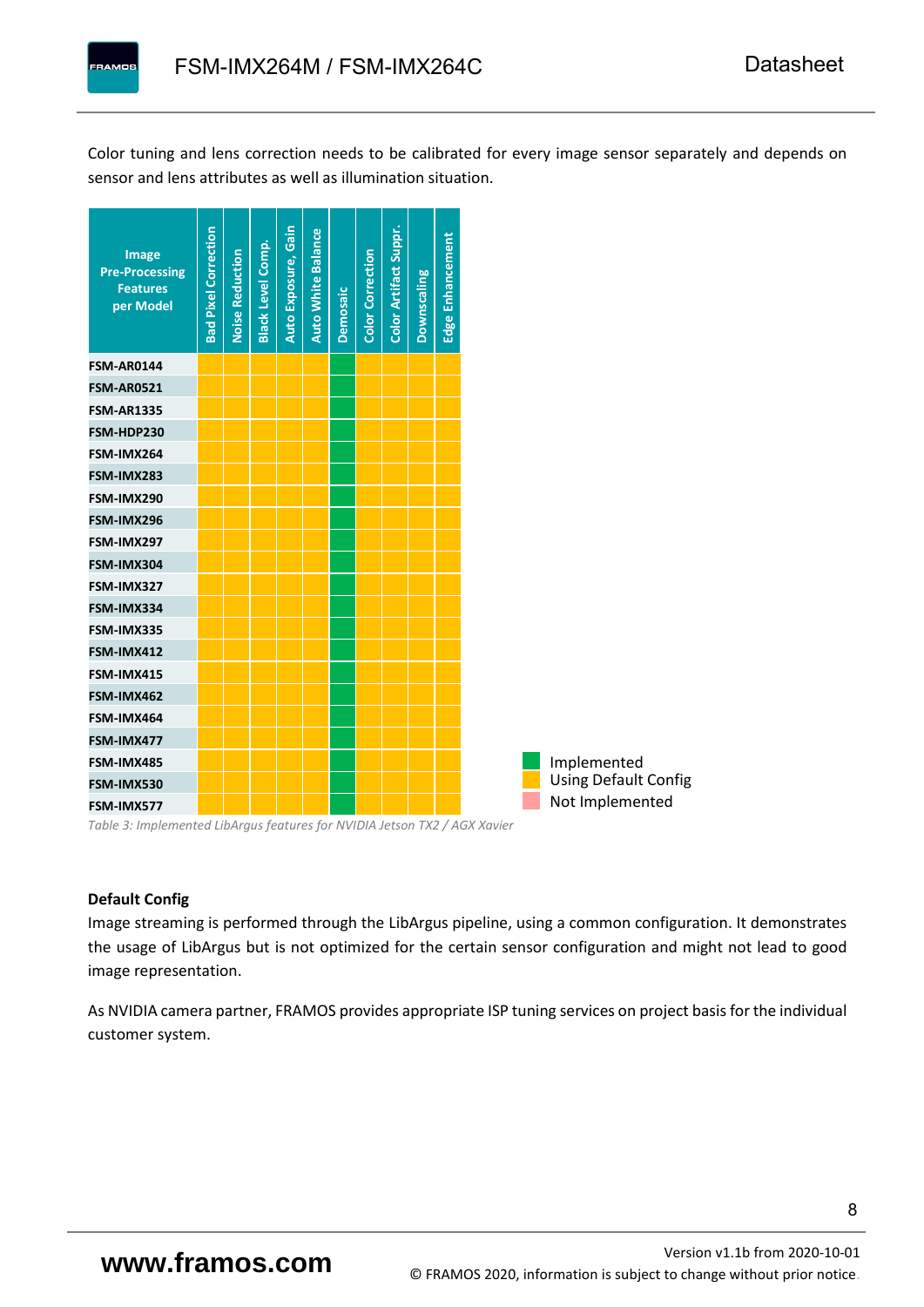**PAMOS** 

# **OpenCV Example:**

- Open software library
- Easy to use and large feature set
- **Extremely performance hungry (CPU)**
- Not recommended for pre-processing
- **EXample Implementation: Demosaicing, Displaying**

| <b>Image</b><br><b>Pre-Processing</b><br><b>Features</b><br>per Model | <b>Bad Pixel Correction</b> | <b>Noise Reduction</b> | <b>Black Level Comp.</b> | Auto Exposure, Gain | <b>Auto White Balance</b> | <b>Demosaic</b> | <b>Color Correction</b> | Color Artifact Suppr. | Downscaling | Edge Enhancement |
|-----------------------------------------------------------------------|-----------------------------|------------------------|--------------------------|---------------------|---------------------------|-----------------|-------------------------|-----------------------|-------------|------------------|
| <b>FSM-AR0144</b>                                                     |                             |                        |                          |                     |                           |                 |                         |                       |             |                  |
| <b>FSM-AR0521</b>                                                     |                             |                        |                          |                     |                           |                 |                         |                       |             |                  |
| <b>FSM-AR1335</b>                                                     |                             |                        |                          |                     |                           |                 |                         |                       |             |                  |
| FSM-HDP230                                                            |                             |                        |                          |                     |                           |                 |                         |                       |             |                  |
| FSM-IMX264                                                            |                             |                        |                          |                     |                           |                 |                         |                       |             |                  |
| FSM-IMX283                                                            |                             |                        |                          |                     |                           |                 |                         |                       |             |                  |
| FSM-IMX290                                                            |                             |                        |                          |                     |                           |                 |                         |                       |             |                  |
| FSM-IMX296                                                            |                             |                        |                          |                     |                           |                 |                         |                       |             |                  |
| FSM-IMX297                                                            |                             |                        |                          |                     |                           |                 |                         |                       |             |                  |
| FSM-IMX304                                                            |                             |                        |                          |                     |                           |                 |                         |                       |             |                  |
| FSM-IMX327                                                            |                             |                        |                          |                     |                           |                 |                         |                       |             |                  |
| FSM-IMX334                                                            |                             |                        |                          |                     |                           |                 |                         |                       |             |                  |
| FSM-IMX335                                                            |                             |                        |                          |                     |                           |                 |                         |                       |             |                  |
| FSM-IMX412                                                            |                             |                        |                          |                     |                           |                 |                         |                       |             |                  |
| FSM-IMX415                                                            |                             |                        |                          |                     |                           |                 |                         |                       |             |                  |
| FSM-IMX462                                                            |                             |                        |                          |                     |                           |                 |                         |                       |             |                  |
| FSM-IMX464                                                            |                             |                        |                          |                     |                           |                 |                         |                       |             |                  |
| FSM-IMX477                                                            |                             |                        |                          |                     |                           |                 |                         |                       |             |                  |
| FSM-IMX485                                                            |                             |                        |                          |                     |                           |                 |                         |                       |             |                  |
| FSM-IMX530                                                            |                             |                        |                          |                     |                           |                 |                         |                       |             |                  |
| FSM-IMX577                                                            |                             |                        |                          |                     |                           |                 |                         |                       |             |                  |

*Table 4: Implemented features in OpenCV example*

Due to limited performance and extreme resource utilization, it is not planned to enhance the image processing support on software side.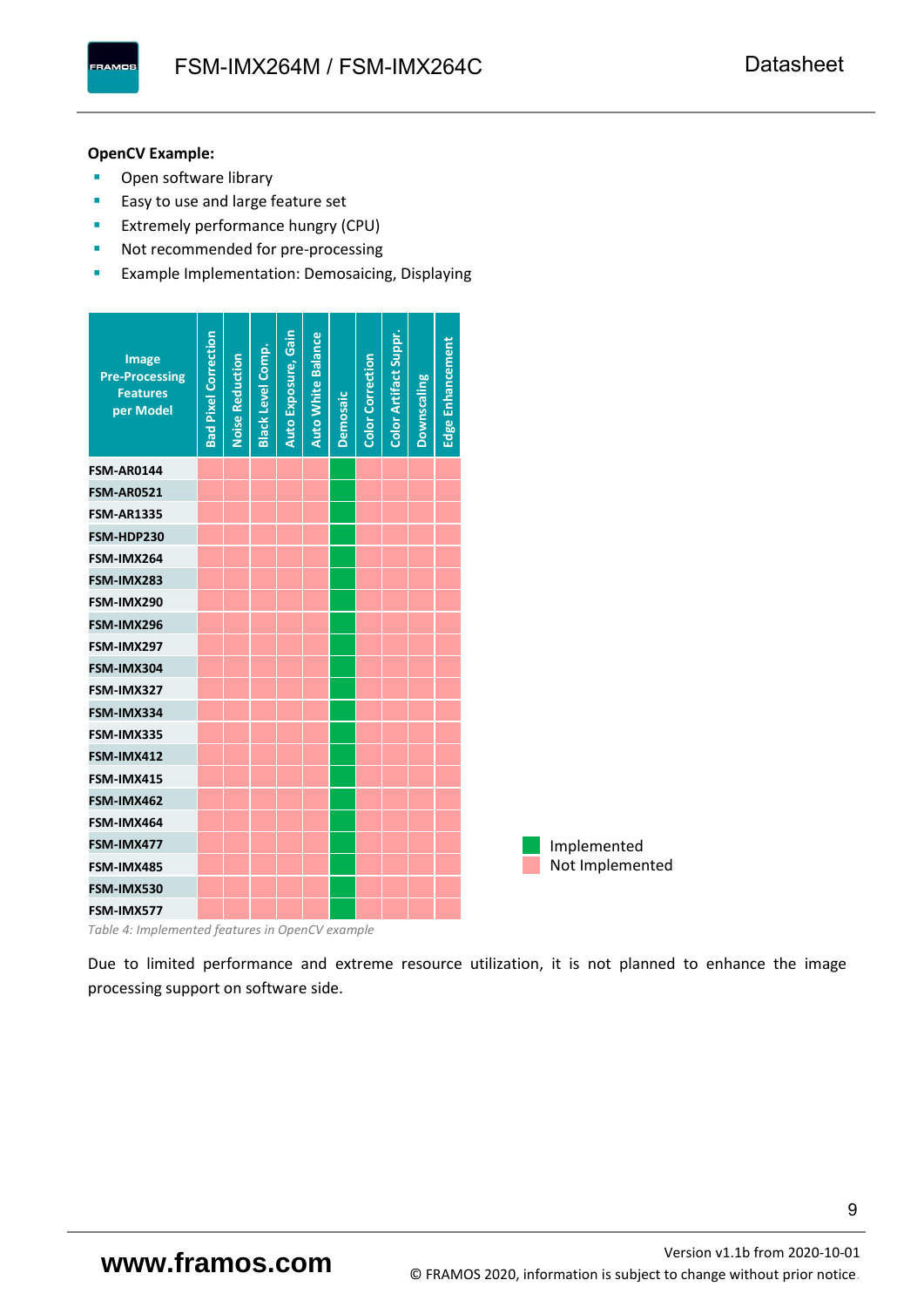# <span id="page-11-0"></span>**3 Ecosystem Compatibility Matrix**

# <span id="page-11-1"></span>**3.1 Hardware Support**

The following matrix shows the compatibility of FSMs, FSAs and FPAs to each other. The FSAs differentiate to each other by supplied voltages, power up sequence, generated clock (oscillator) and physical attributes.

<span id="page-11-2"></span>

| Item       | FSM-IMX477<br>FSM-IMX577                                            | <b>FSM-IMX290</b><br>FSM-IMX327<br>FSM-IMX334<br><b>FSM-IMX335</b><br>FSM-IMX412 FSM-IMX462<br>FSM-IMX464<br>FSM-IMX485 | <b>FSM-IMX296 FSM-AR0521</b><br><b>FSM-IMX297</b>                   |                                                                     | FSM-AR1335   FSM-IMX415   FSM-IMX283                                |                                                        | <b>FSM-AR0144</b>                                                   | FSM-HDP230                                                                 |
|------------|---------------------------------------------------------------------|-------------------------------------------------------------------------------------------------------------------------|---------------------------------------------------------------------|---------------------------------------------------------------------|---------------------------------------------------------------------|--------------------------------------------------------|---------------------------------------------------------------------|----------------------------------------------------------------------------|
| FSA-FT1/A  | FPA-4.A/TXA<br>FPA-A/NVN<br>FPA-2.A/96B<br>FPA-ABC/XX1 <sup>2</sup> |                                                                                                                         |                                                                     |                                                                     |                                                                     |                                                        |                                                                     |                                                                            |
| FSA-FT3/A  |                                                                     | FPA-4.A/TXA<br>FPA-A/NVN3<br>FPA-2.A/96B<br>FPA-ABC/XX1 <sup>2</sup>                                                    |                                                                     |                                                                     |                                                                     |                                                        |                                                                     |                                                                            |
| FSA-FT6/A  |                                                                     |                                                                                                                         | FPA-4.A/TXA<br>FPA-A/NVN<br>FPA-2.A/96B<br>FPA-ABC/XX1 <sup>2</sup> |                                                                     |                                                                     |                                                        |                                                                     |                                                                            |
| FSA-FT7/A  |                                                                     |                                                                                                                         |                                                                     | FPA-4.A/TXA<br>FPA-A/NVN<br>FPA-2.A/96B<br>FPA-ABC/XX1 <sup>2</sup> |                                                                     |                                                        |                                                                     |                                                                            |
| FSA-FT11/A |                                                                     |                                                                                                                         |                                                                     |                                                                     | FPA-4.A/TXA<br>FPA-A/NVN<br>FPA-2.A/96B<br>FPA-ABC/XX1 <sup>2</sup> |                                                        |                                                                     |                                                                            |
| FSA-FT12/A |                                                                     |                                                                                                                         |                                                                     |                                                                     |                                                                     | FPA-4.A/TXA<br>FPA-2.A/96B<br>FPA-ABC/XX1 <sup>2</sup> |                                                                     |                                                                            |
| FSA-FT13/A |                                                                     |                                                                                                                         |                                                                     |                                                                     |                                                                     |                                                        | FPA-4.A/TXA<br>FPA-A/NVN<br>FPA-2.A/96B<br>FPA-ABC/XX1 <sup>2</sup> |                                                                            |
| FSA-FT19/A |                                                                     |                                                                                                                         |                                                                     |                                                                     |                                                                     |                                                        |                                                                     | FPA-4.A/TXA<br>FPA-A/NVN<br><b>FPA-2.A/96B</b><br>FPA-ABC/XX1 <sup>2</sup> |

**Sensor Modules with MIPI CSI-2 (D-PHY) Output**

*Table 5: Ecosystem Compatibility Matrix – Native CSI-2 (D-PHY) FSMs*

<sup>2</sup> Not verified, Xilinx Development Board with hard MIPI CSI-2 / D-PHY interface.

<sup>&</sup>lt;sup>3</sup> FSM-IMX334 is not supported due to the sensor requiring 4-lanes MIPI.